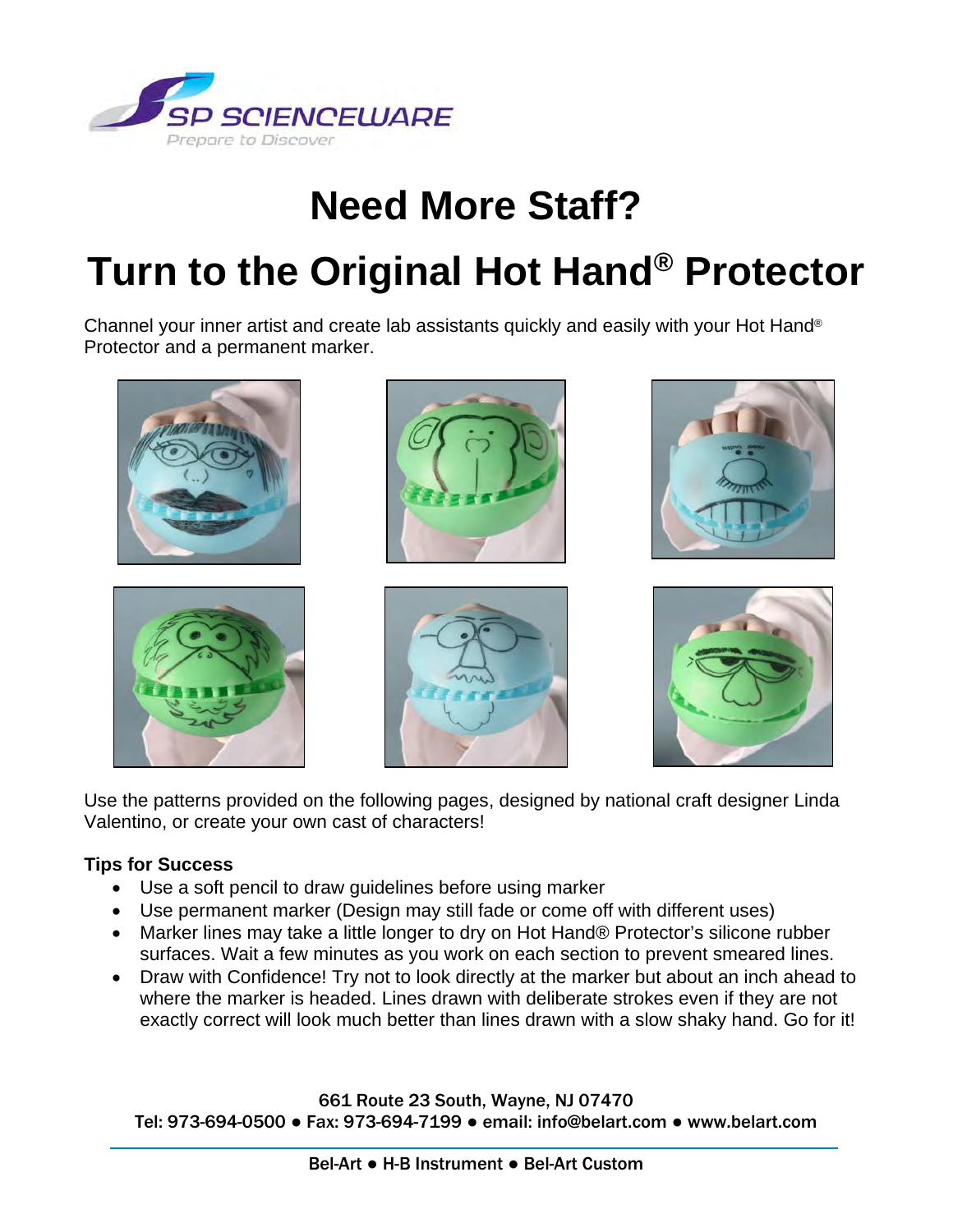

Hot Hand® Mitts provide superior protection when handling hot or cold objects, including dry ice. Made of strong silicone rubber which resists tearing, it withstands temperatures as high as 260°C (500°F) and remains flexible at temperatures as low as -57°C (-70°F). Thumb and fingers fit into each pocket. The gripping surfaces have concave tipped studs for a non-slip grip.



## **Feature Your Characters on belart.com!**

Like what you've done? Send us a photo of your Hot Hand® Protector at info@belart.com and we'll put them in our on-line gallery!\*

\*By submitting a photo of your Hot Hand® Protector you acknowledge that you are the rightful owner of this work and give Bel-Art – SP Scienceware permission to post your photo along with first initial, last name and location (city, state) on their web site: www.belart.com.



For more information contact info@belart.com or visit the Bel-Art Products website at www.belart.com.

*© Copyright 2018 Bel-Art – SP Scienceware*

*These instructions are presented in good faith. However, no warranty of any kind is made with respect to such information nor are any results guaranteed. Always read instructions for the products you are working with.*

661 Route 23 South, Wayne, NJ 07470 Tel: 973-694-0500 ● Fax: 973-694-7199 ● email: info@belart.com ● www.belart.com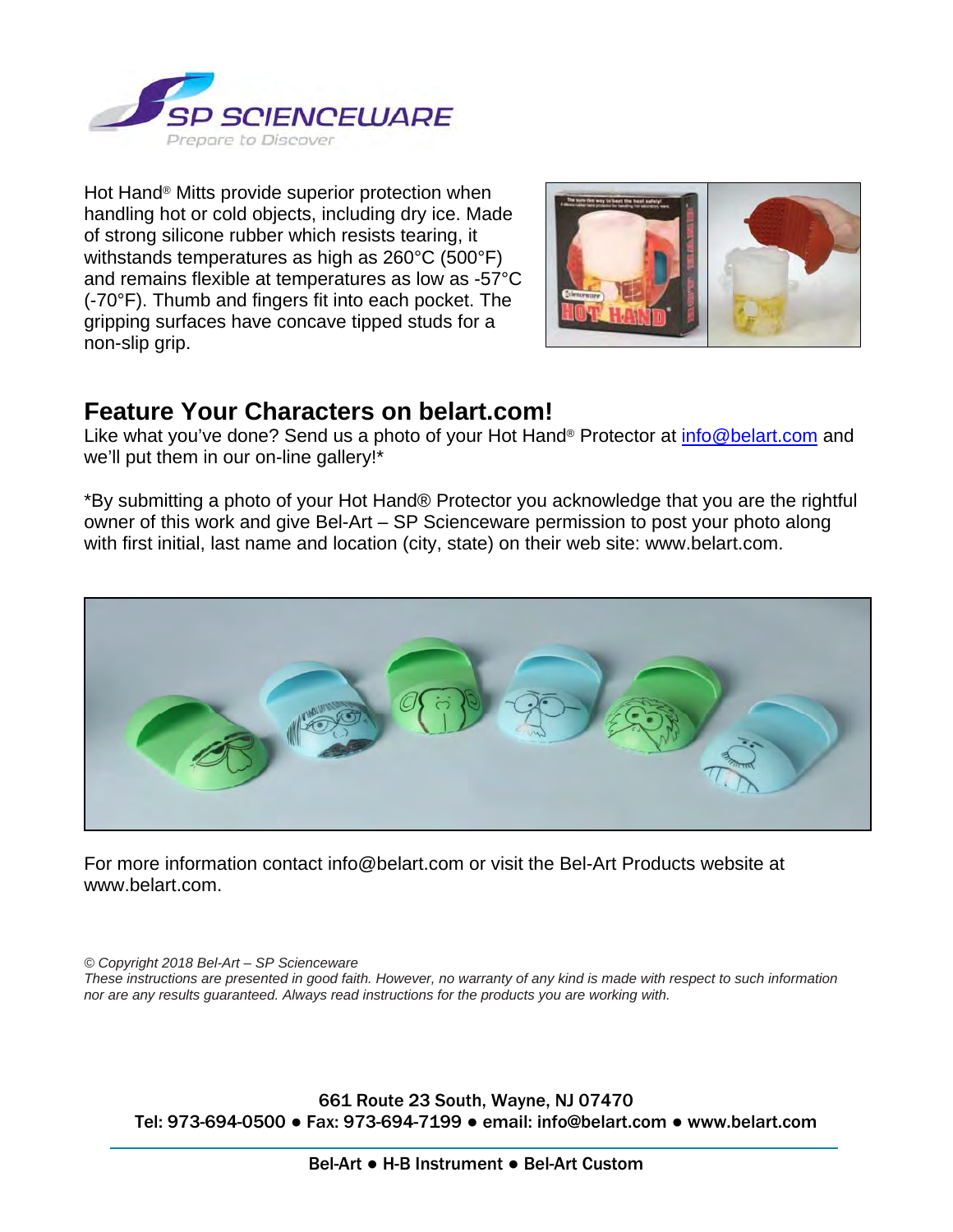